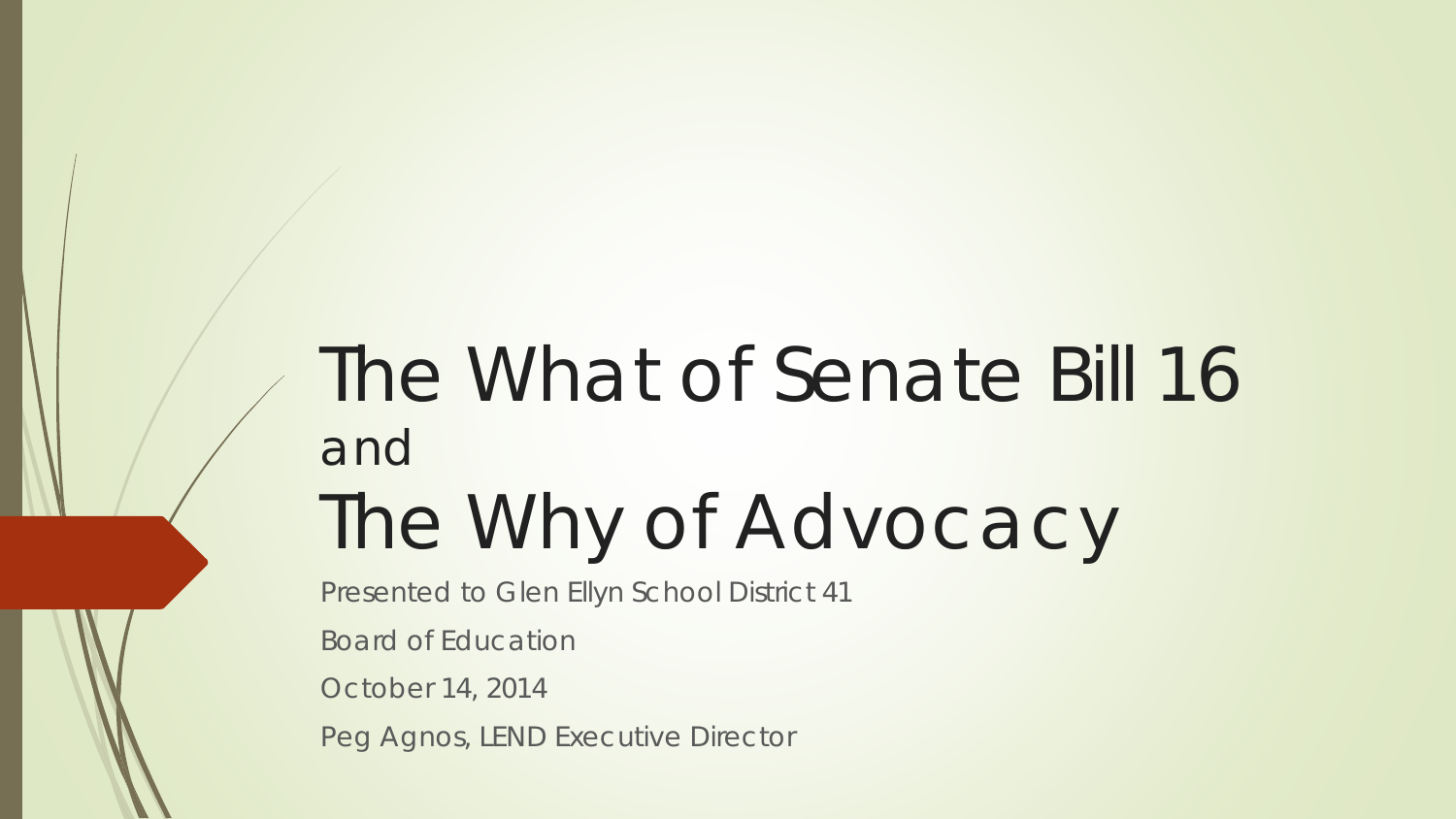#### SB 16 – Education Funding Reform

#### **Primary State Aid Formula**

- Formerly General State Aid Formula, a single weighted formula combining GSA, most categorical grants and other funding programs administered by ISBE.
- Excludes high cost Special Education and Special Education transportation.
- **95% of state money** will flow through this new single formula.
- The weighted formula will be offset against a district's local resources.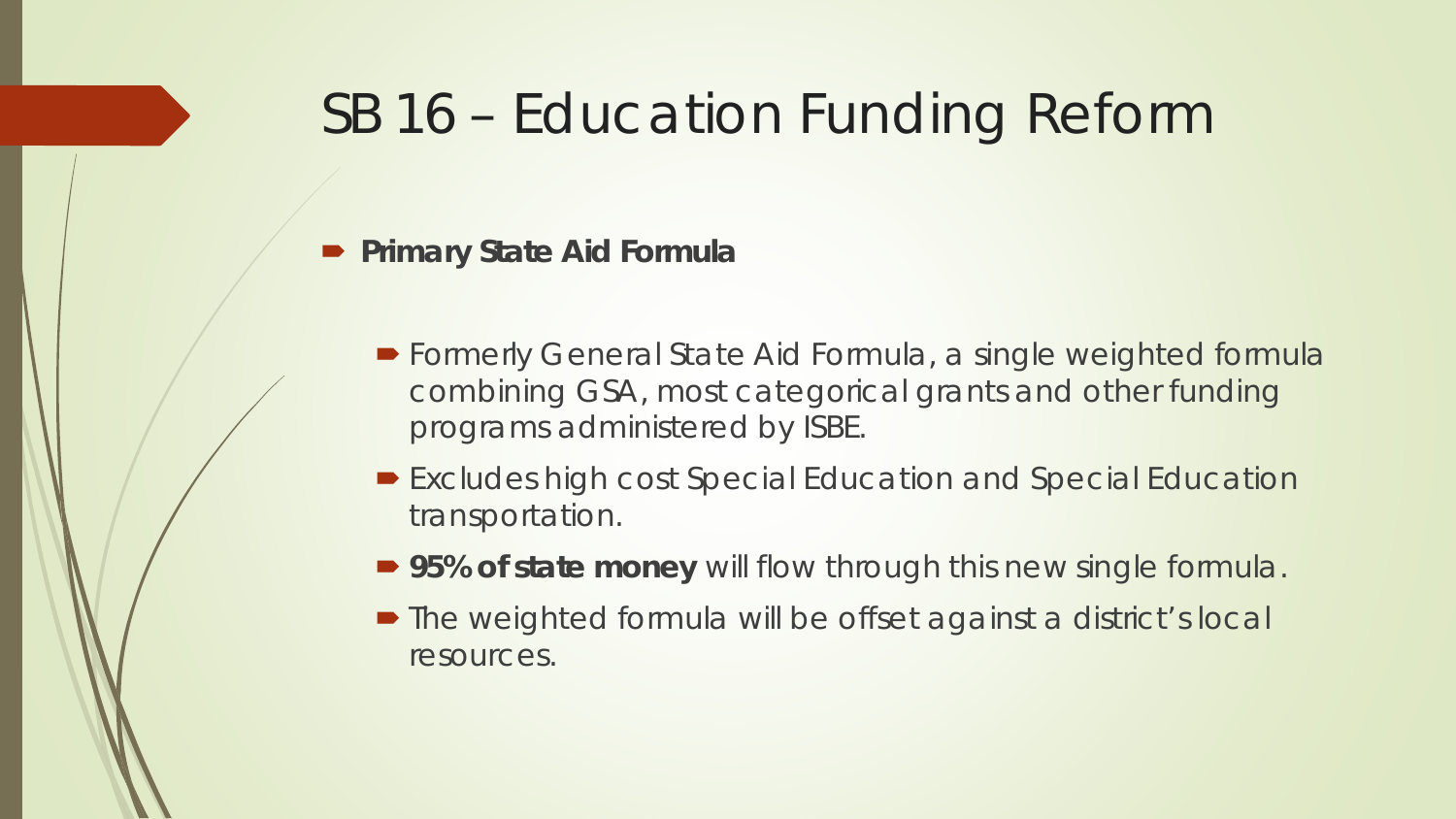### SB 16 – Education Funding and Reform

#### **Foundation Level**

- SB 16 prioritizes resources where there is greater student need through a weighted formula.
	- Major Weightings
		- $\triangleright$  Special Ed = 1.0; 13.8% statewide average Special Ed population assigned.
		- Low-income = .25-.75 depending on concentration of poverty.
		- $\blacktriangleright$  ELL = .20.
		- Regular Transportation =  $.06 10$  based on density/sq. mile.
		- $\blacktriangleright$  AP and dual credit = .02
		- $\blacktriangleright$  Gifted = .01
- **Weighted Foundation Level = FL x Combined Student Weight.**
	- Example: the bill includes a weight of .20 for ELL, meaning an ELL student would generate an additional 20% of funding above the base foundation level.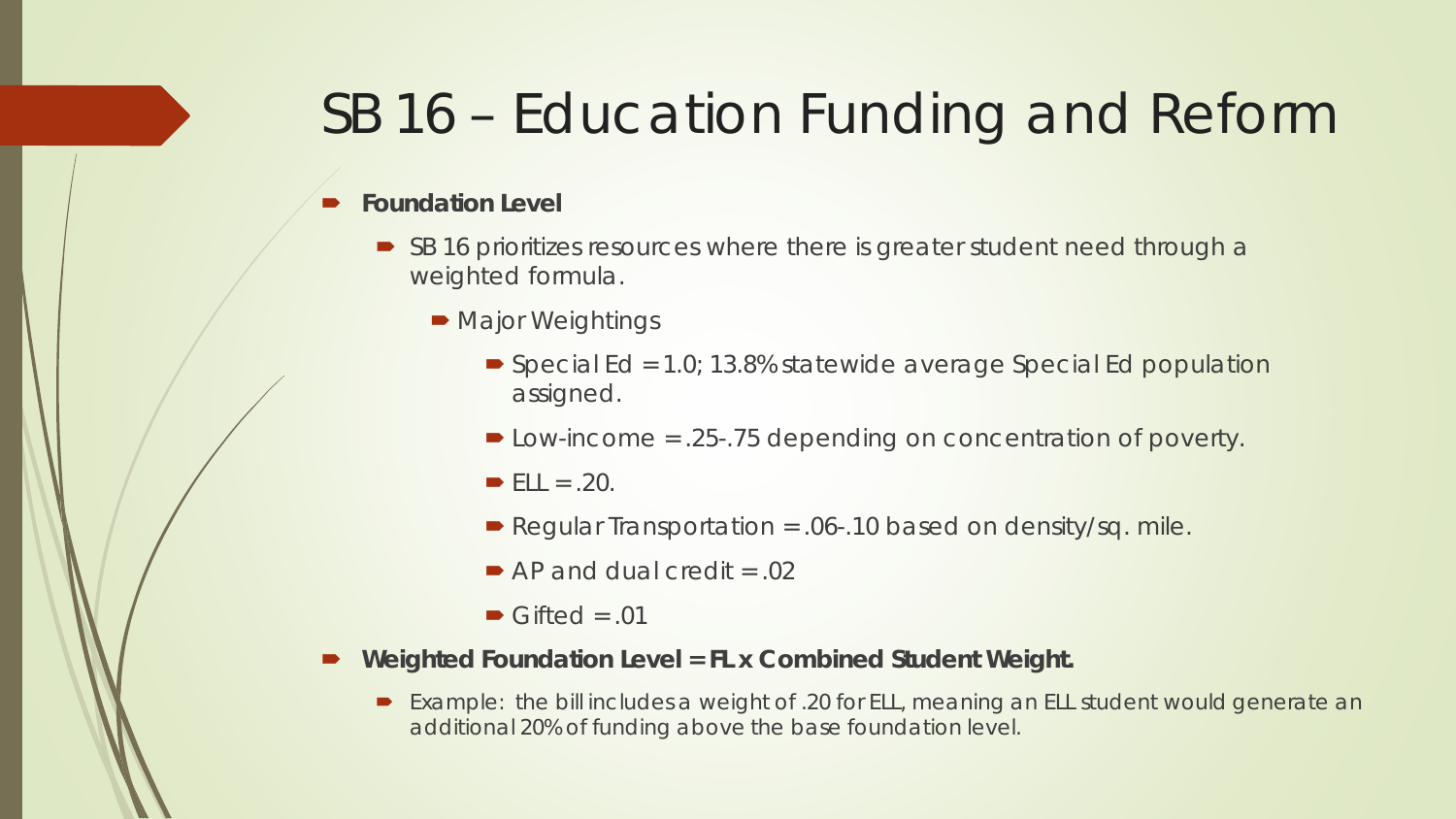### SB 16 – Education Funding and Reform

#### **Hold Harmless Provisions**

- "4 Year Phase-In Period"
	- Year 1 A district will realize 25% of the gain or loss compared to the base year.
	- Year 2 A district will realize 50% of the gain or loss compared to the base year.
	- Year 3 A district will realize 75% of the gain or loss compared to the base year.

#### **New Mandates**

- Requires districts to provide school based instead of district based accounting of expenditures. Requires additional resources for compliance and reporting.
- **Pensions**
	- Normal pension costs for the Public School Teachers Pension and Retirement Fund of Chicago are excluded from the calculation of the primary state aid formula.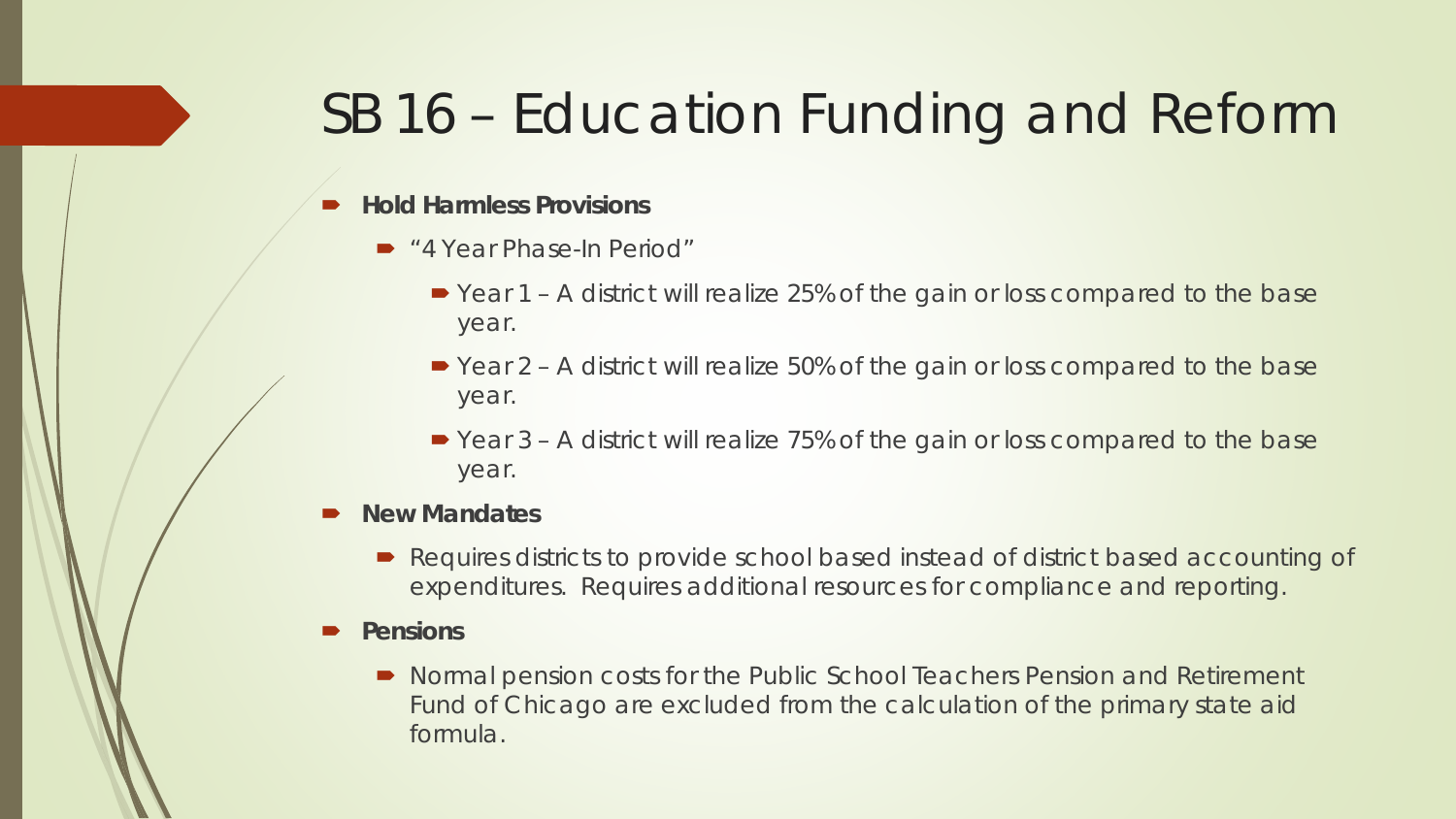#### SB 16 – Education Funding and Reform

#### **\$1000 Per Pupil Lost Cap**

- No district will lose more than \$1000 per pupil as compared to the base year. This provision is indefinite.
- The model for SB 16 is based upon data from the 2011 2012 school year and fiscal year 2013 distributions.

#### **PTELL Adjustment**

Remains but is not included in the single formula and is paid through a separate appropriation. This signals a reduction in the priority for the PTELL adjustment and would allow the legislature to fund the line item at a reduced rate or not at all.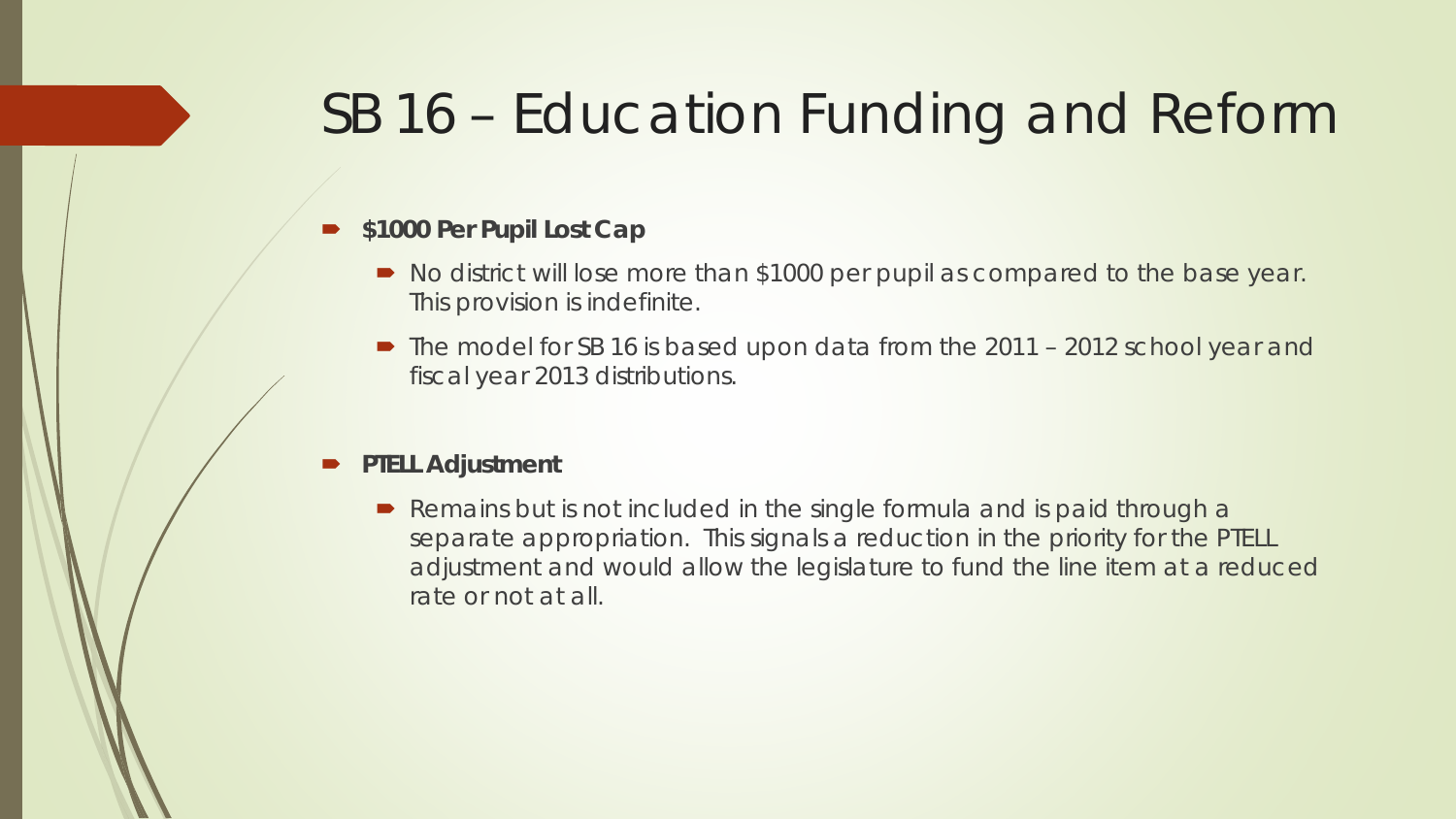### Current Developments

- **House Work Group continues to meet. Representative Linda Chapa LaVia** reassured me that she has no intention of calling the bill anytime soon and in a letter to several House members she stated "that the proposal in its current form will not become law and there is still much more work to be done".
- SB 16 Work Group continues to meet.
- ISBE is looking at ways to make the bill more equitable.
- SB 1 the Sangamon County Judge will hear arguments in November that could speed resolution of the case in circuit court. What does this mean for our school districts?
- Mandates SB 3662 (Bertino-Terrant) the sponsor held a meeting on September 30 and has asked us to review her bill. Mandates discussed: special education, physical education, drivers education, 3rd party vendors, English language learners, PARCC testing, and prevailing wage.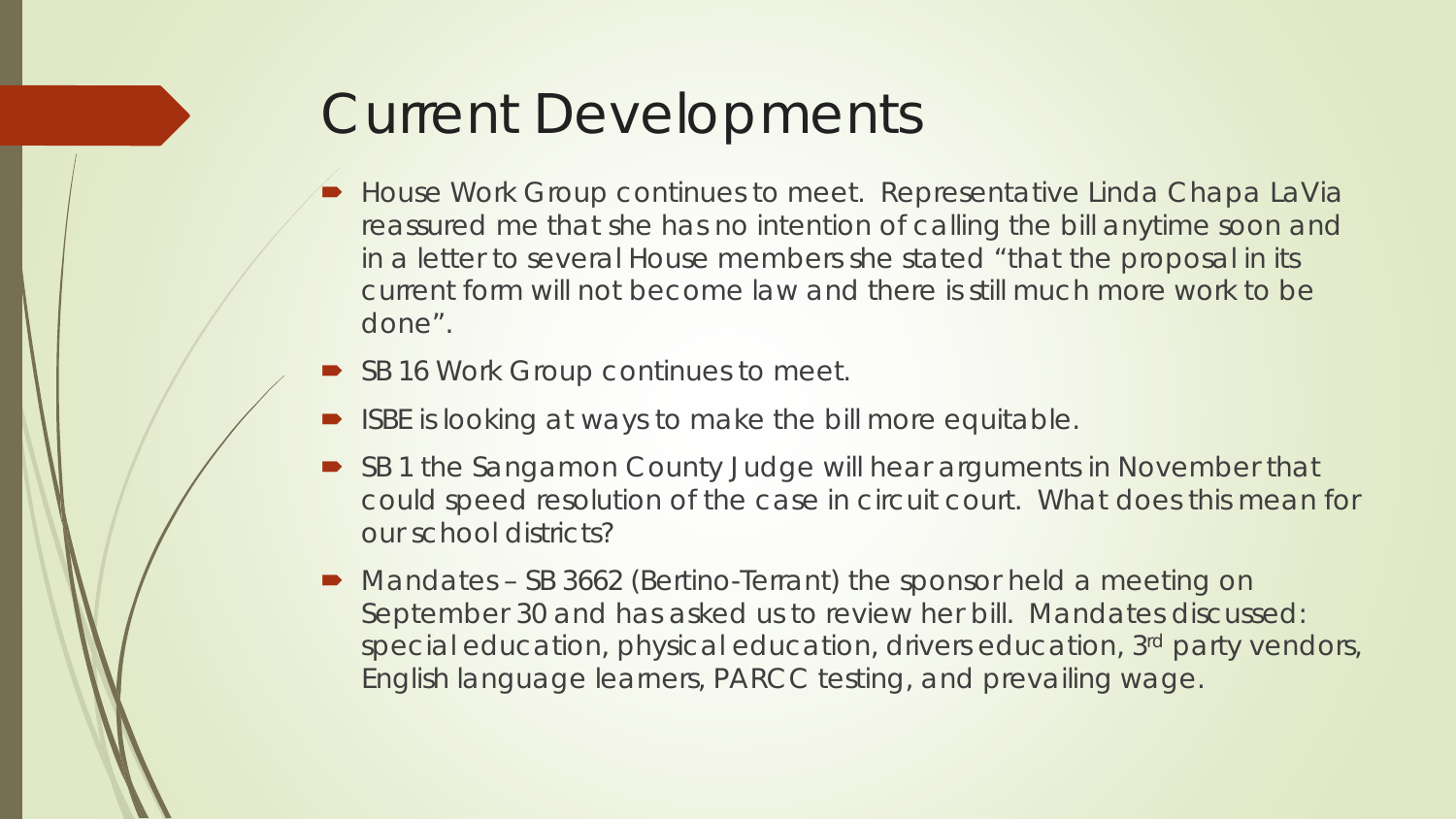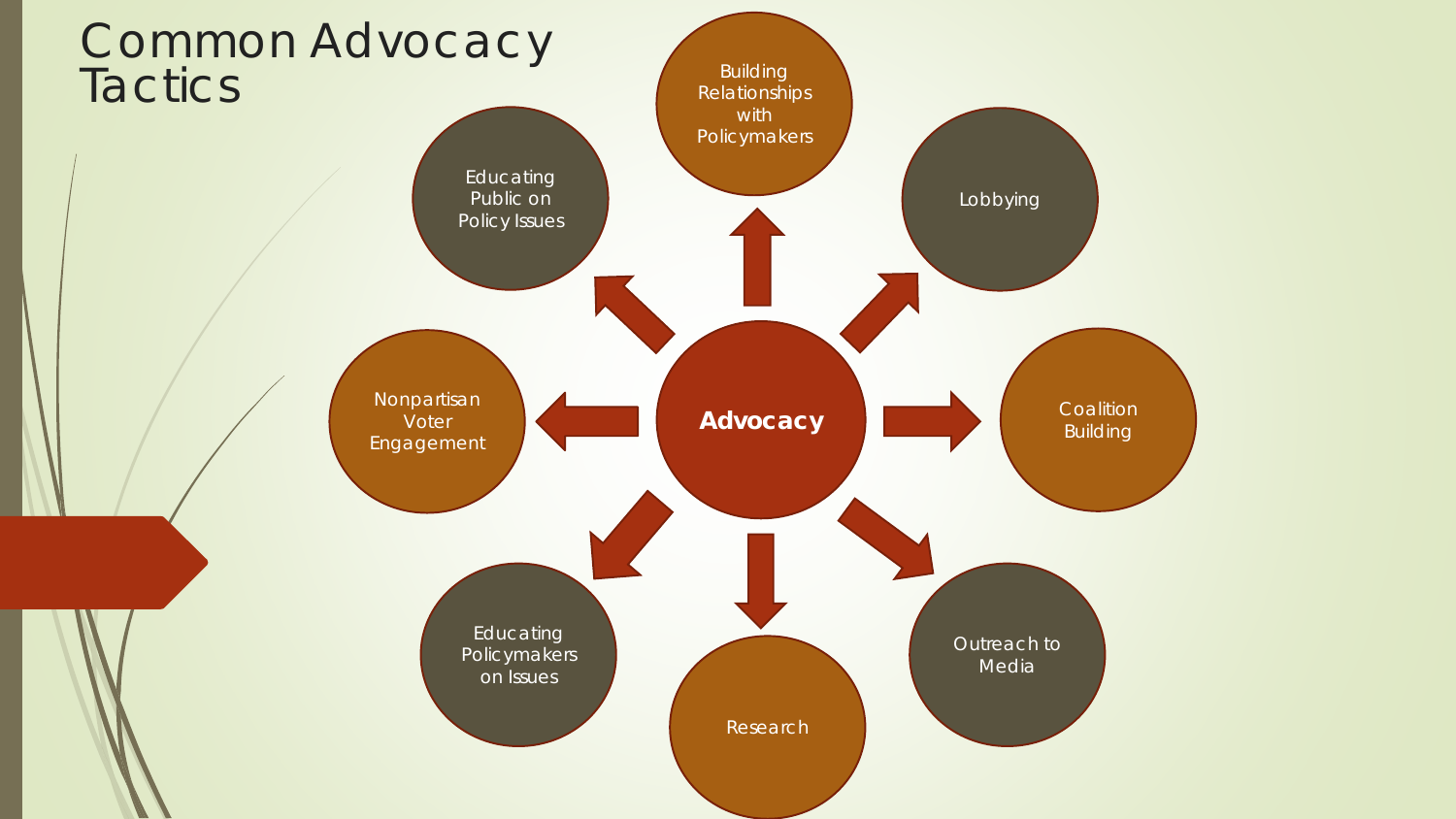### Benefits of Advocacy

- Advocacy is identifying, embracing and promoting a cause.
- Advocacy is an activity that can become second nature to most people.
- Advocacy furthers your mission and creates change by shaping public policy.
- Being an advocate means educating and taking action on legislative issues important to you.
- Advocacy is the opportunity to get off the sideline and participate in the decisions that will impact your community.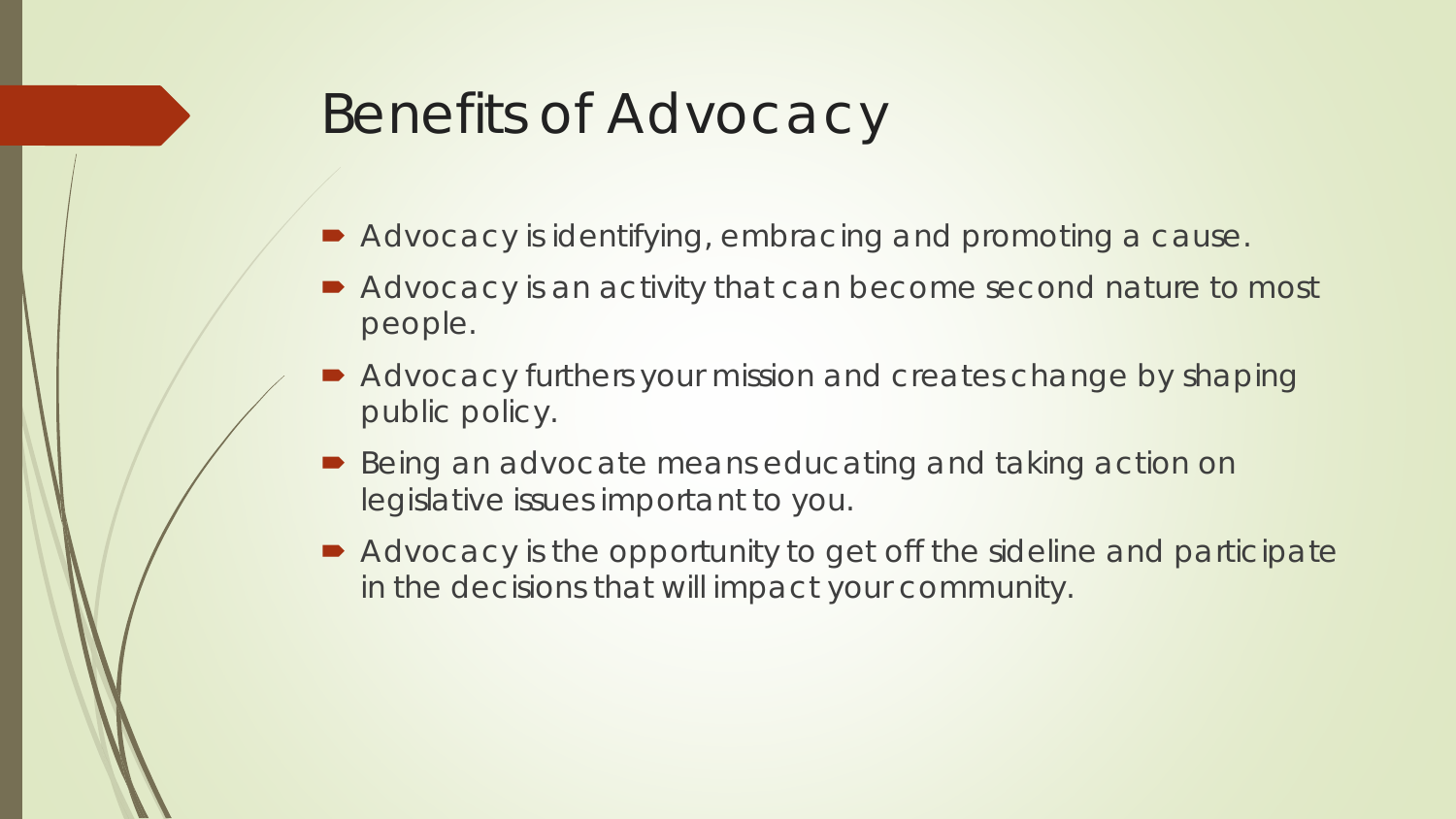### Basic Advocacy Tactics

- Engaging your legislators.
	- Invite legislators, staff and media to your facilities and events.
	- Send your newsletters to your policymakers.
	- Call and schedule a visit now at the local office while the General Assembly in is recess.
		- Be respectful and brief.
		- Remember to state who you represent and state your position on the issue.
		- $\blacksquare$  Talk about how his or her community will be affected.
		- Keep your communication to one issue.
- Educating your community.
- Share your research information with other organizations, media.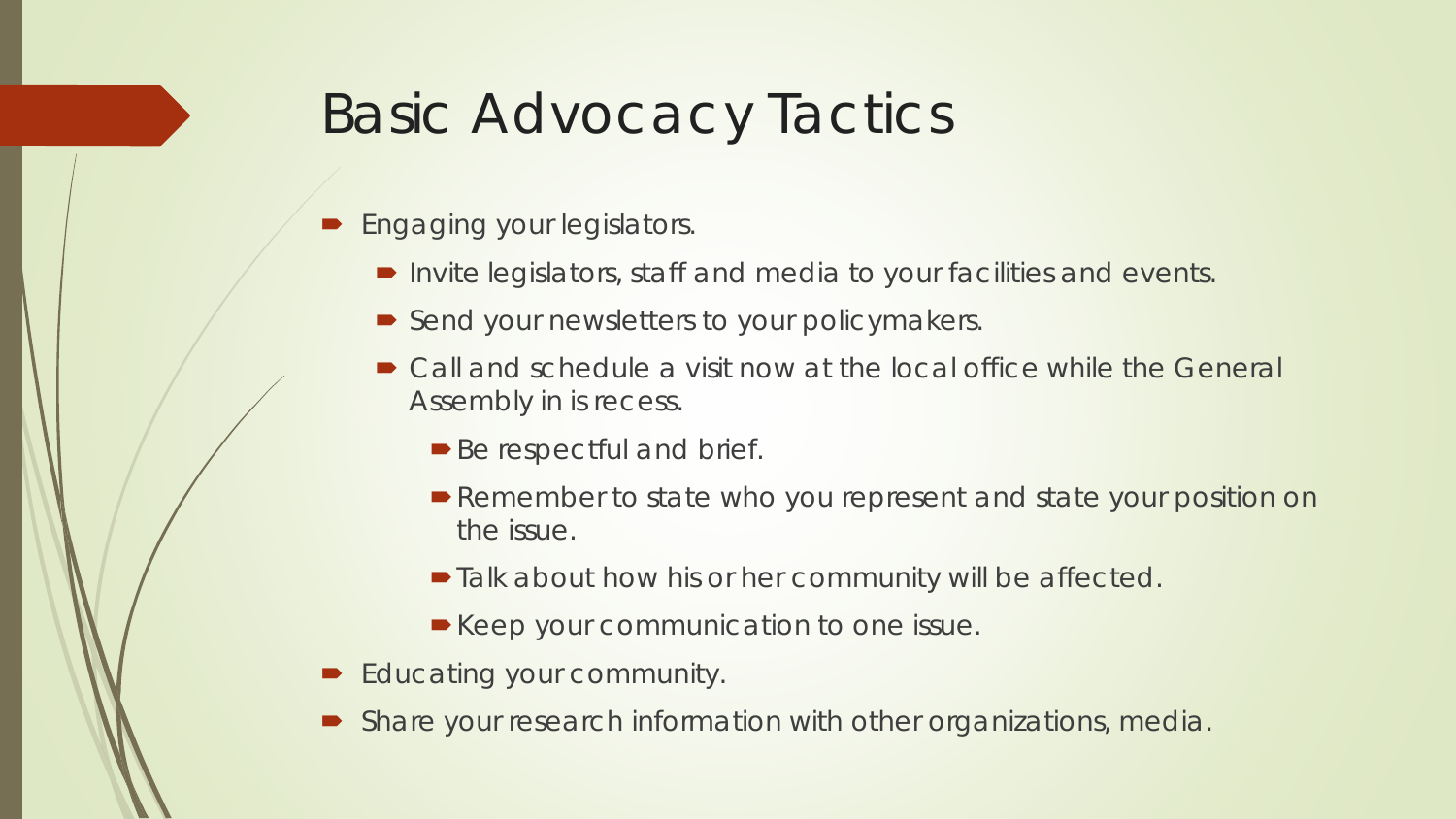### Crafting an Advocacy Plan

- **What do we want?** What are the goals?
	- Slow down a public policy change.
- **Who can give it to us?** 
	- State Senators
	- State Representatives
	- You can find your legislators at the following link: [http://www.lend](http://www.lend-dupage.org/member-districts/legislative-contacts/)[dupage.org/member-districts/legislative-contacts/#h8](http://www.lend-dupage.org/member-districts/legislative-contacts/)
- **What do the policymakers need to hear?**
	- Impact of SB 16 on Glen Ellyn School District 41.
	- Normal pension costs for the Public School Teachers Pension and Retirement Fund of Chicago are excluded from the calculation of the primary state aid formula.
	- **IMPOSES NEW reporting mandates on local school districts.**
	- The weighting system for all Special Education students are the same (1.0) regardless of the services provided.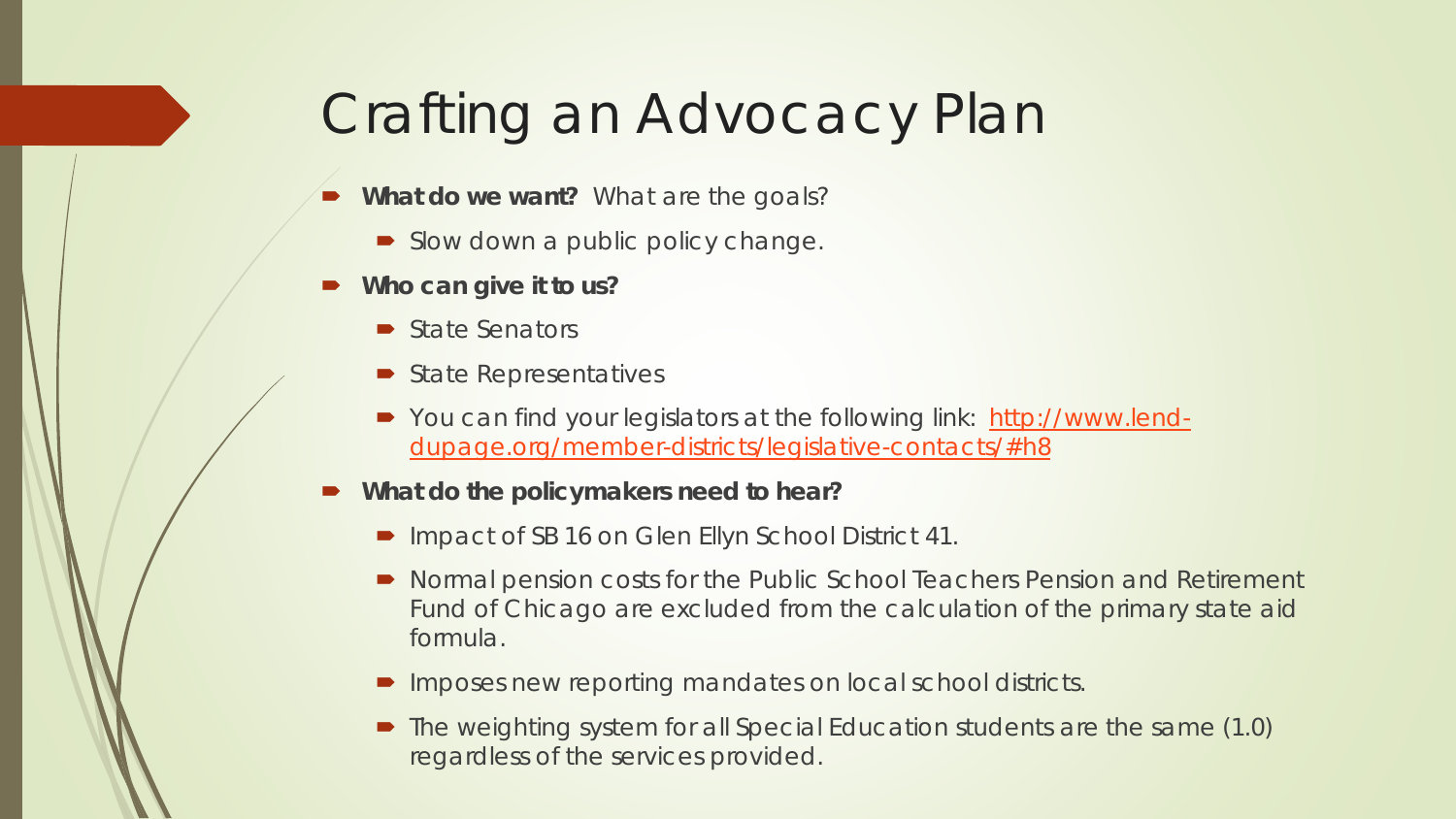### Crafting an Advocacy Plan

- **Who do the policymakers need to hear it from?**
	- The entire Glen Ellyn School community.
	- Every other impacted school district in the State of Illinois.
- How do we begin?
	- Tonight's meeting understanding the issue SB 16.
	- $\blacksquare$  Take action
		- Call make an appointment at the legislators local office.
		- Write or email be persistent but be polite, if you do not receive a response and contact them again.
	- **Engage with the SB 16 Working Group.**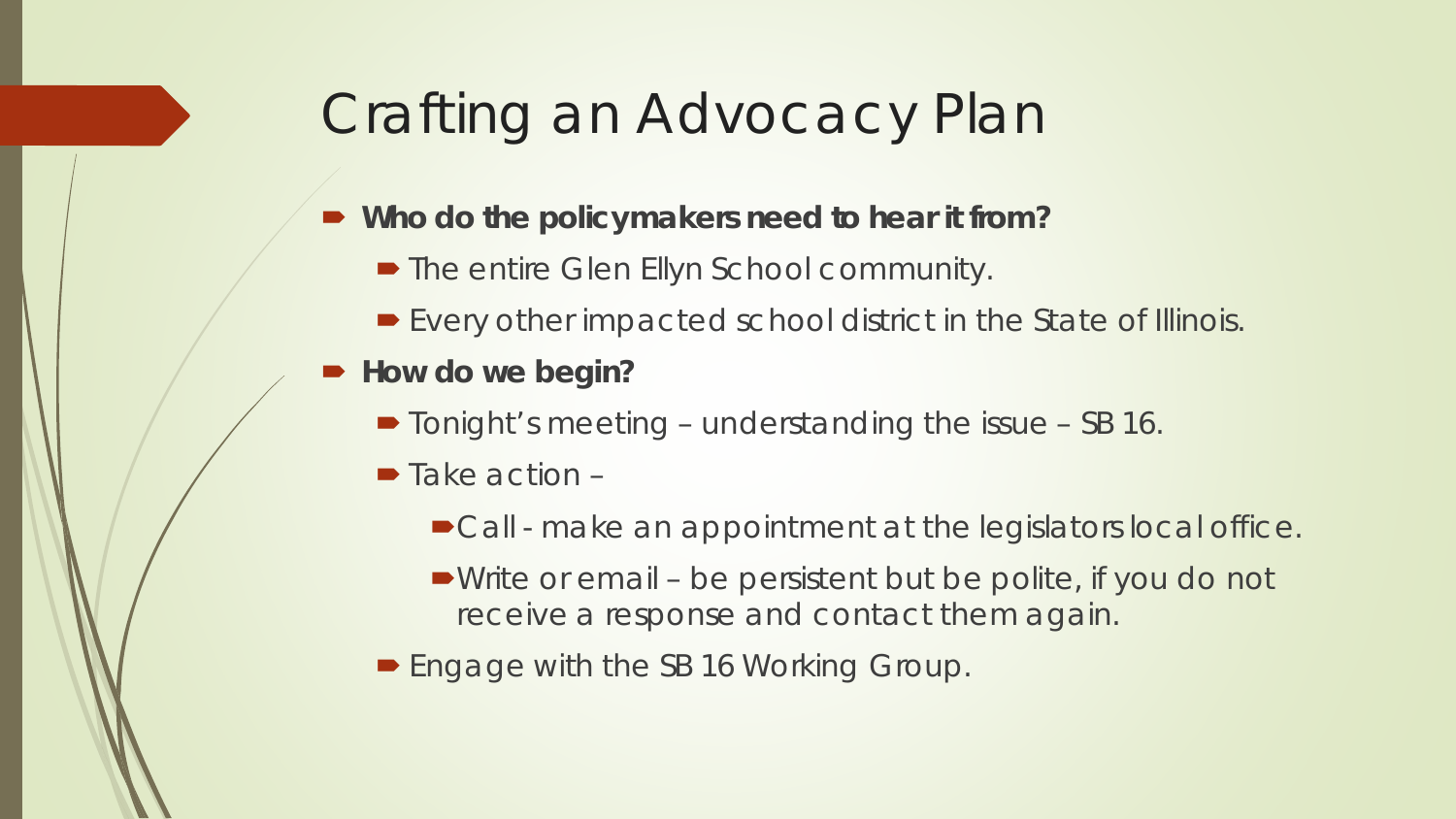# Advocacy Tactics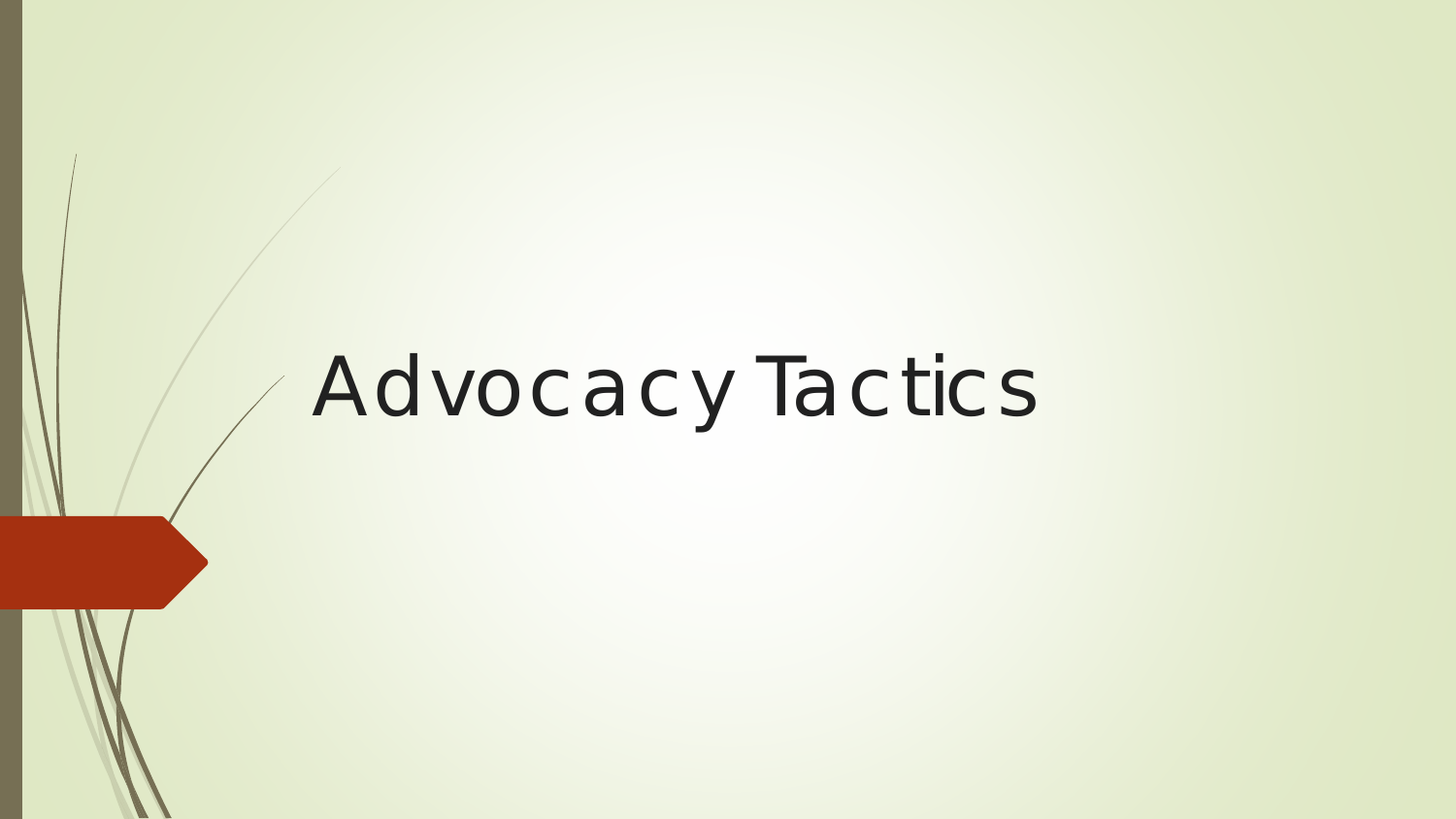NO. 13

State of Illinois 98th General Assembly<br>Senate Vote

#### Senate Bill No. 16 THIRD READING

May 27, 2014

|   | 32 YEAS<br>19 NAYS |   |              |    |                |    | 6 PRESENT     |
|---|--------------------|---|--------------|----|----------------|----|---------------|
| N | Althoff            |   | NV Forby     | Р  | Lightford      | Р  | Radogno       |
| N | Barickman          | Y | Frerichs     | Y  | Link           | Y  | Raoul         |
| Y | Bertino-Tarrant Y  |   | Haine        | Р  | Luechtefeld    | N  | Rezin         |
| Y | Biss               | P | Harmon       | Y  | Manar          | N  | Righter       |
| N | Bivins             | Y | Harris       | Y  | Martinez       | N  | Rose          |
| N | Brady              | Y | Hastings     | Y. | McCann         | Y. | Sandoval      |
| Р | Bush               | Y | Holmes       | N  | McCarter       | N  | Silverstein   |
| Y | Clayborne          | Y | Hunter       | N  | McConnaughay Y |    | Stadelman     |
| Y | Collins            | Y | Hutchinson Y |    | McGuire        | Y  | Steans        |
| N | Connelly           | Y | Jacobs       | N  | Morrison       | Y  | Sullivan      |
| N | Cullerton, T.      | Y | Jones, E.    |    | NV Mulroe      | Р  | Syverson      |
| N | Cunningham         | Y | Koehler      | Y. | Muñoz          | Y. | Trotter       |
| Y | Delgado            | Y | Kotowski     | N  | Murphy         | Y  | Van Pelt      |
| N | Dillard            | N | LaHood       | Y  | Noland         | Y  | Mr. President |
| N | Duffy              | Y | Landek       | N  | Oberweis       |    |               |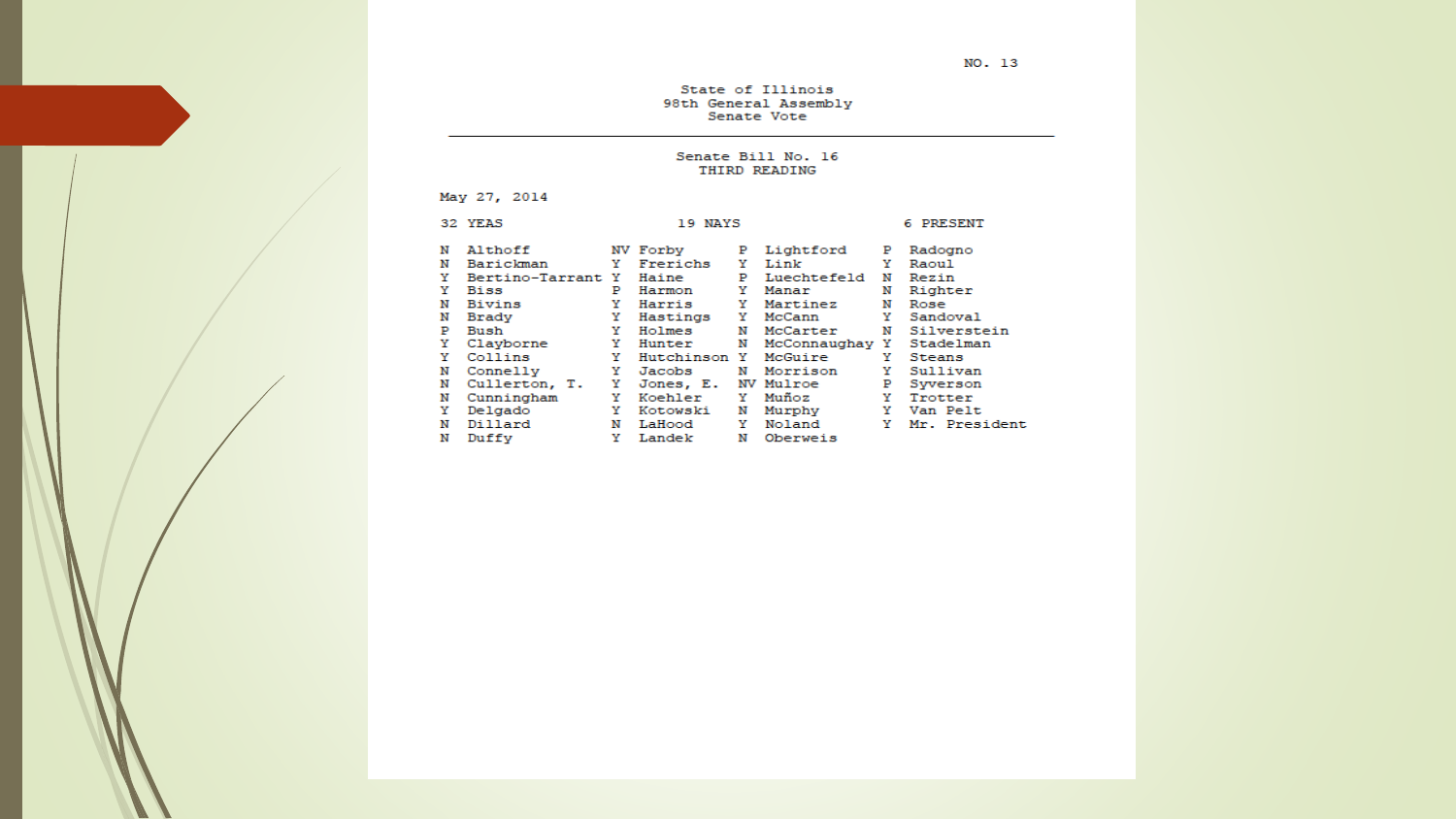### Talking Points – Senate Bill 16 (SB 16)

- SB16, currently in the House and sponsored by Representative Linda Chapa LaVia will radically change the way we fund schools in Illinois and negatively impact our school district. We would appreciate the opportunity to personally discuss this with you.
- SB 16 is modeled after an effort in Massachusetts. The MA General Assembly provided a process for infusion of new money when the new formula was implemented. There is **no new money in SB 16**. The legislation is a redistribution of current resources.
- The financial impact on our school district is significant. The district budget would be **reduced 1.9 million annually after the bill is fully implemented.**
- We support the phase in period, but recommend **longer than four years** to allow our district to plan a financial strategy to accommodate the program and staff changes that would be necessary as a result of these budget reductions.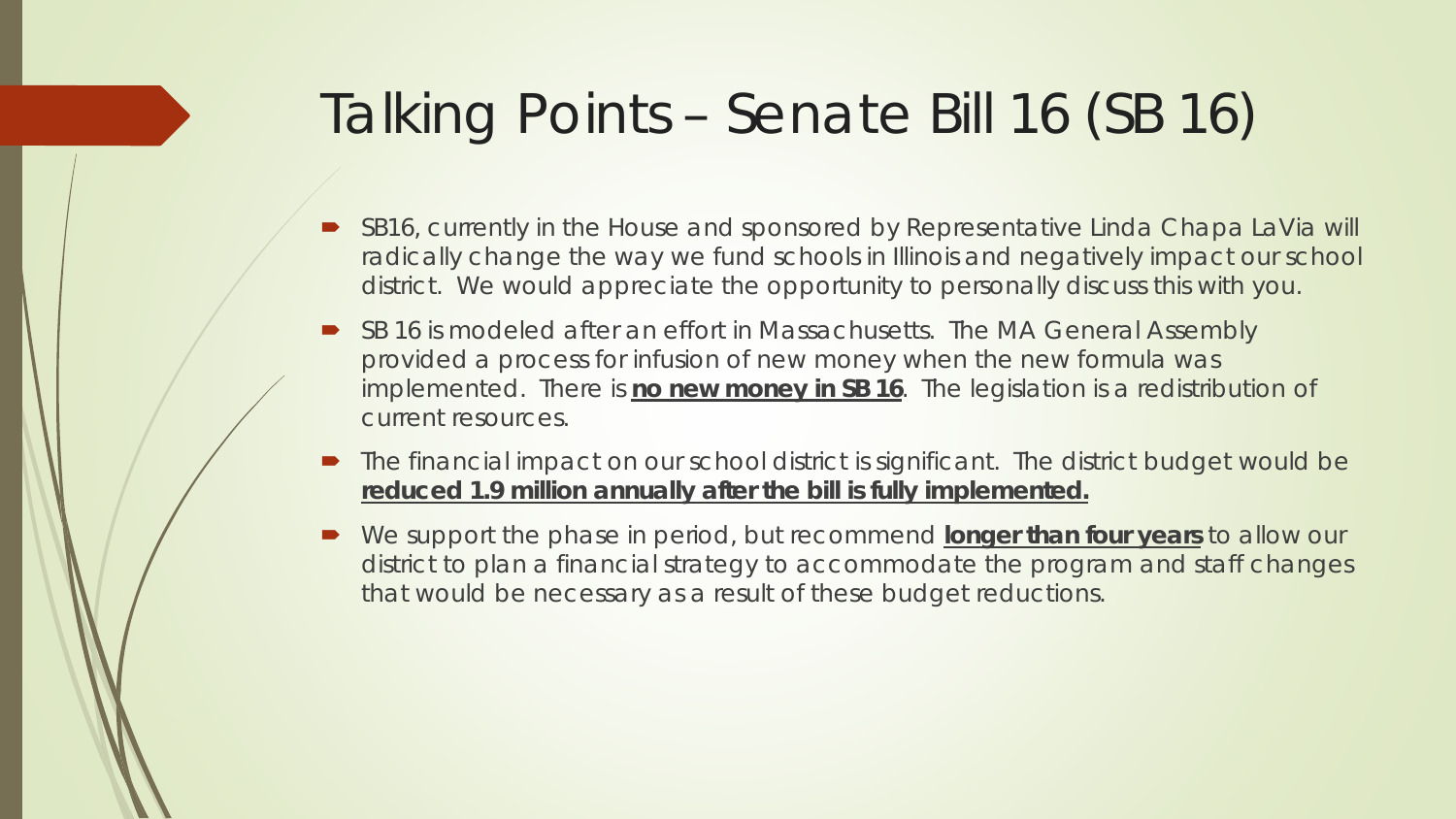## Talking Points – Senate Bill 16 (SB 16)

- Should all special education students (1.0) have the same weighting regardless of the services provided?
	- i.e., A speech identified student would be weighted the same as a special education student in a self-contained classroom with a certified staff member and an assigned assistant.
- **Illinois is a big state with significant differences, including the cost of housing and** goods and services. We recommend a regional cost factor be included in the formula.
- The legislative leaders are beginning to talk about shifting the normal cost of pensions to local school districts, other than the Chicago Public Schools (CPS).
	- SB 16 losses and the imposition of the cost shift will be impossible for us to absorb.
	- SB 16 shifts the normal cost of the CPS pension to the State.
- **There are new mandates** in the bill requiring the district to provide school-based, rather than district-based, accounting of expenditures. This is an unfunded mandate and will require additional resources for compliance.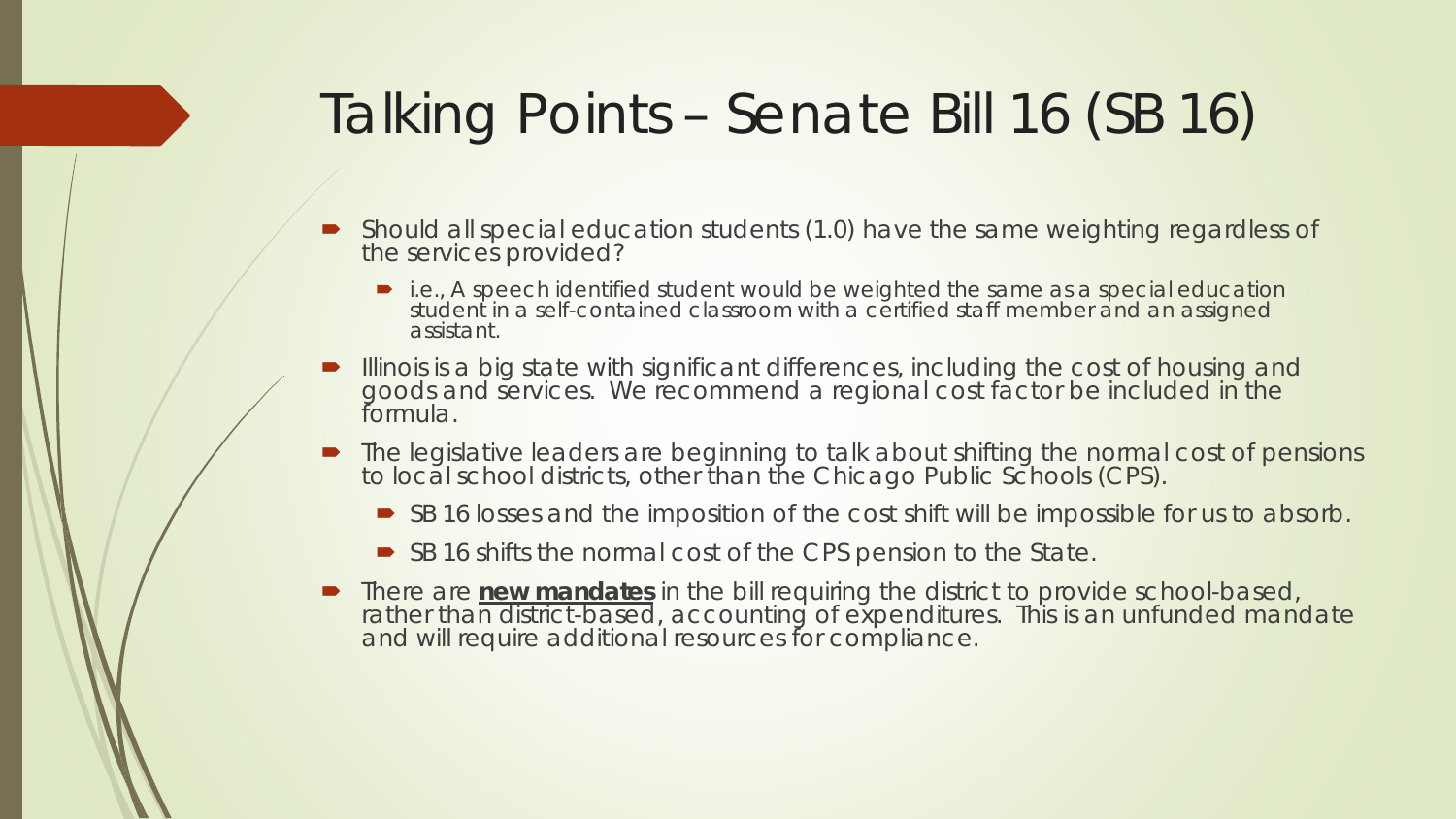### Next Steps

- **House Working Group is meeting.**
- SB Working Group concepts and revisions driven by suburban districts.
- **-** LEND Council Meeting October 24, 2014.
- Election November 4, 2014.
- **Veto Session** 
	- November 19, 20 and 21.
	- December 2, 3, and 4.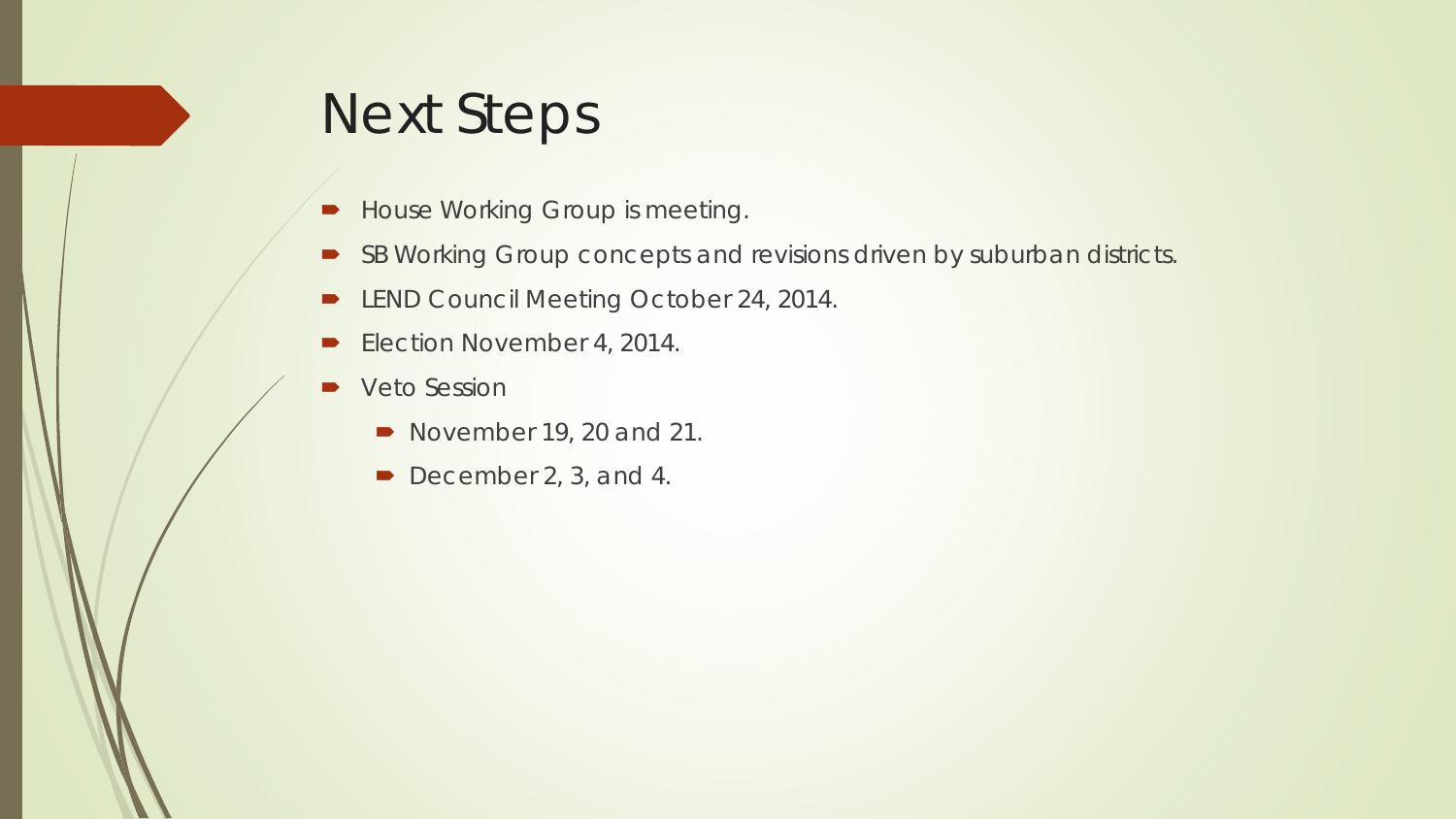#### Resources

#### **D** LEND Website

- [www.lend-dupage.org](http://www.lend-dupage.org/)
- SB 16 Resources
	- <http://www.lend-dupage.org/current-legislation/>